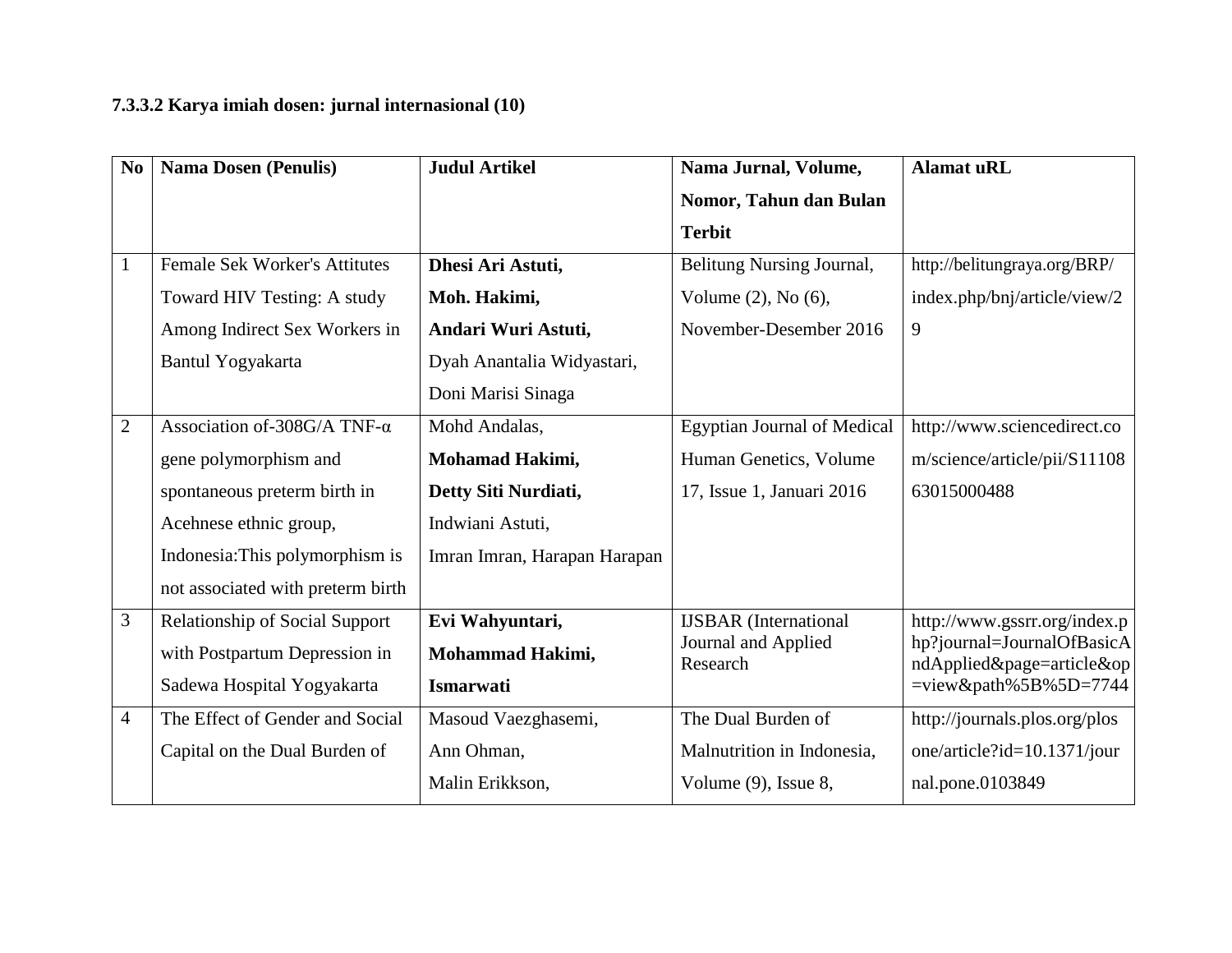|                | Malnutrition: A Multilevel Study | Mohamad Hakimi,         | Agustus 2014 (PLOS ONE)       |                              |
|----------------|----------------------------------|-------------------------|-------------------------------|------------------------------|
|                | in Indonesia                     | Lars Weinehall,         |                               |                              |
|                |                                  | Hari Kusnanto,          |                               |                              |
|                |                                  | Nawi Ng                 |                               |                              |
| 5              | <b>Association of Government</b> | Mufdlilah,              | Belitung Nursing Journal,     | http://belitungraya.org/BRP/ |
|                | Policy and Mother's Perception   | Ahmad Arman Subijanto,  | Volume (2), No. (6),          | index.php/bnj/article/view/3 |
|                | to Exclusive Breastfeeding       | Muhammad Akhyar,        | Desember 2016                 | 5                            |
|                | Practice                         | <b>Endang Sutisna</b>   |                               |                              |
| 6              | "Woman Centered Care             | <b>Mohammad Hakimi</b>  | <b>Biomed Central Nursing</b> | https://bmcnurs.biomedcentr  |
|                | Philosophy" in Midwifery care    |                         | 2015                          | al.com/articles/10.1186/s12  |
|                | through Continuity of Care       |                         |                               | 912-015-0072-z               |
|                | Learning"                        |                         |                               |                              |
| $\overline{7}$ | Advocacy, Support For            | Mufdlilah,              | Belitung Nursing Journal,     | http://belitungraya.org/BRP/ |
|                | Resources, And The Role Of       | Achmad Arman Subijanto, | Volume (2) No. (5),           | index.php/bnj/article/view/2 |
|                | <b>Community Leader Toward</b>   | Muhammad Akhyar,        | Desember 2016,                | $\overline{2}$               |
|                | Mother's Attitude On Exclusive   | <b>Endang Sutisna</b>   |                               |                              |
|                | <b>Breastfeeding Program</b>     |                         |                               |                              |
| 8              | "It's A Natural Proses and We    | Farida Kartini,         | Belitung Nursing Journal,     | http://belitungraya.org/BRP/ |
|                | should Accept it our             | <b>Hikmah</b>           | Volume $(3)$ , Issue $(2)$ ,  | index.php/bnj/article/view/4 |
|                | Destiny': Indonesian Women       |                         | March-April 2017              | $\overline{0}$               |
|                | Perception to Menopause          |                         |                               |                              |